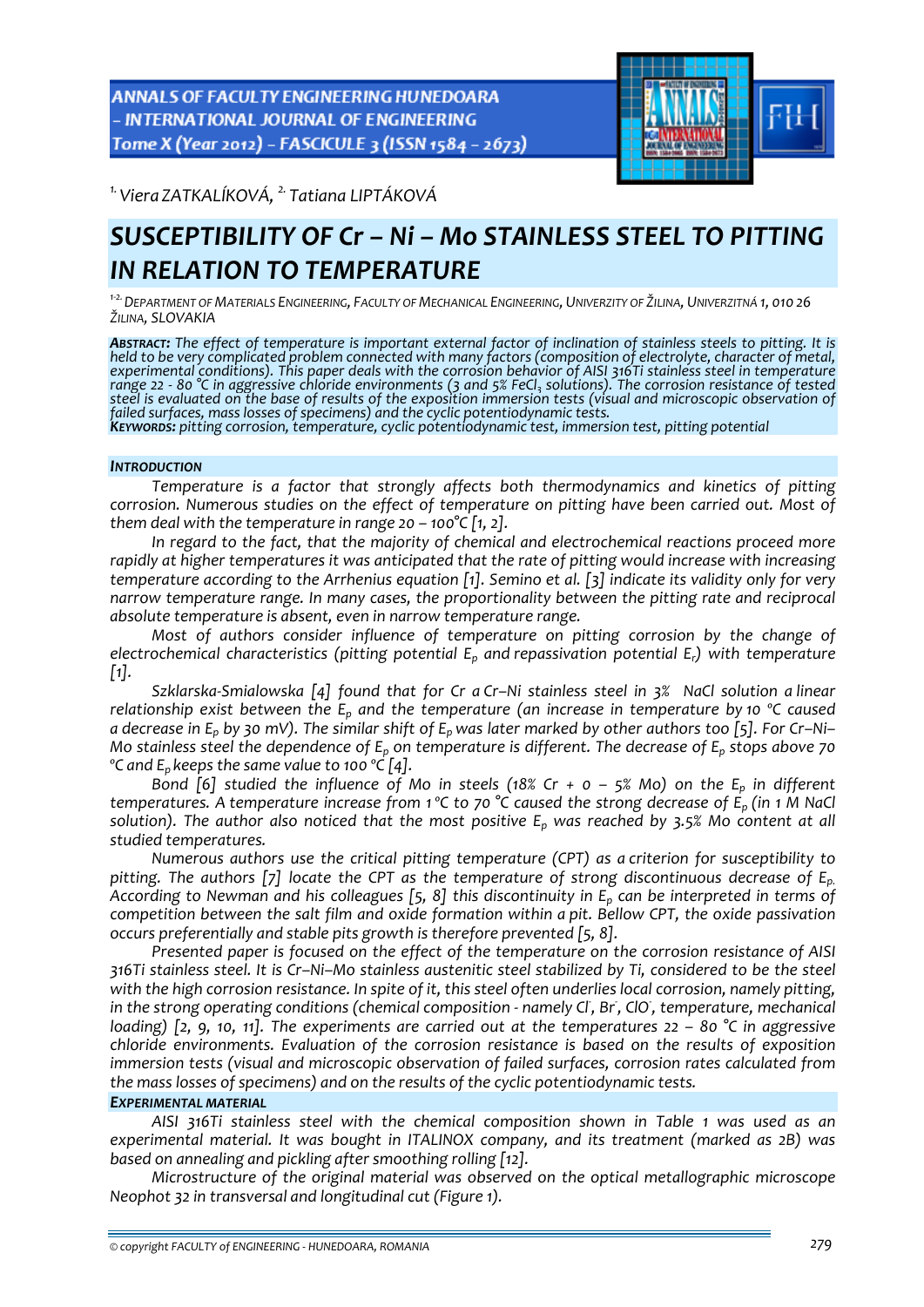| Table 1. Chemical composition of the steel AISI 316Ti |      |      |      |     |       |      |      |                               |       |       |         |
|-------------------------------------------------------|------|------|------|-----|-------|------|------|-------------------------------|-------|-------|---------|
| Content of                                            |      | Ni   | Mo   | Mn  |       | $-$  |      | $\overline{\phantom{a}}$<br>- |       |       |         |
| element<br>[wt.%]                                     | 16.5 | 10.6 | 2.12 | .69 | 0.012 | 0.41 | 0.04 | 0.43                          | 0.026 | 0.002 | balance |



Figure 1 Microstructure of the steel AISI 316Ti, etch. 10ml HNO<sub>3</sub>, 30ml HCl, 30ml glycerine, a) detail of austenitic *grains in transversal cut, b) general view, longitudinal cut* 

*Microstructure is created by polyedric austenitic grains with observable twins (fig. 1 a), which* could be created by annealing or by rolling. Strong lines visible in longitudinal cut (fig. 1 b) arose by the *rolling during the technologic process.*

#### *COURSE OF EXPERIMENTS*

*IMMERSION TESTS:*

*The specimen's shape was rectangular with one nominal dimension for simplification of the exposed area definition (30mm x 80mm x 1,5mm). The surface of the specimens was not treated (neither mechanically nor chemically) but the edges of ones were grinded by abrasive paper grain 600. The grease from the tested specimens was removed by diethyl ether, then they were weighted out (Mettler Toledo XS 205, accuracy ± 0.000 01g).*

*Immersion tests (ASTM G 48) were carried out in 3% and 5% FeCl3 solutions (Cl‐ concentration* 0.5682 mol.dm<sup>-3</sup> and 0.9624mol.dm<sup>-3</sup>) at the temperatures 22 ± 0.5, 30, 40, 50, 60, 70 and 80°C [13]. The *duration of the tests was 24 hours. The group of three parallel specimens was observed for each combination of conditions (temperature, Cl‐ concentration). After 24 hour exposure the specimens were carefully brushed, washed by de‐mineralized water, freely dried up and weighted out again.*

*ELECTROCHEMICAL TESTS:*

*The specimens of rectangular shape with dimensions 10mm x 10mm x 1,5mm degreased by diethyl ether were used for the electrochemical test. The cyclic potentiodynamic tests (ASTM G 61) were carried* out in the same solutions at the same temperatures as immersion tests [13]. The steady time of the free potential was 5 minutes, operating speed of the sample was 1000 rpm, start potential -200 mV, reversal potential +900 mV, finish potential -200 mV and shift rate of the potential was 10 mV. s $^{\text{\tiny 1}}$ .

### *RESULTS AND DISCUSSION OF EXPERIMENTS*

*24 hours immersion of specimens in both aggressive Cl‐ solutions caused the pitting failures in the temperature range 22 – 80°C. The size, the shape and the density of pits were strongly affected by temperature and chloride concentration of exposition solutions. Edges of specimens were noticeably damaged at the temperatures 22 – 40°C. This fact points to the different corrosion behavior of edges (different capillarity, higher surface roughness) in comparison with specimen area.*

*In* both FeCl<sub>3</sub> solutions the density of pits increases with the temperature (Figure 2, Table 2). The *strongest change in the appearance of pitted surfaces is related to the temperature range 40 – 50°C. Tab.2 Evaluation of density and size of pits by standard ČSN ISO 11463*

| Temperature [°C] | 3%Fe <sub>3</sub>   |                  | 5 % FeCl:           |                  |  |
|------------------|---------------------|------------------|---------------------|------------------|--|
|                  | Density of pits (A) | Size of pits (B) | Density of pits (A) | Size of pits (B) |  |
| 22               | $A2 - A3$           | B <sub>1</sub>   |                     | $B1 - B2$        |  |
| 30               | $A2 - A3$           | B <sub>1</sub>   | $A_3 - A_4$         | $B1 - B2$        |  |
| 40               | $A_3 - A_4$         | B <sub>1</sub>   | $A_3 - A_4$         | B <sub>2</sub>   |  |
| 50               | A4 – A5             | B <sub>1</sub>   | $A4 - A5$           | <b>B</b> 1       |  |
| 60               | A4 – A5             | B <sub>1</sub>   | A4 – A5             | $B1 - B2$        |  |
| 70               | A4 – A5             | B <sub>1</sub>   | A4 – A5             | $B1 - B2$        |  |
| 80               | A4 – A5             | B <sub>1</sub>   | A4 – A5             | $B1 - B2$        |  |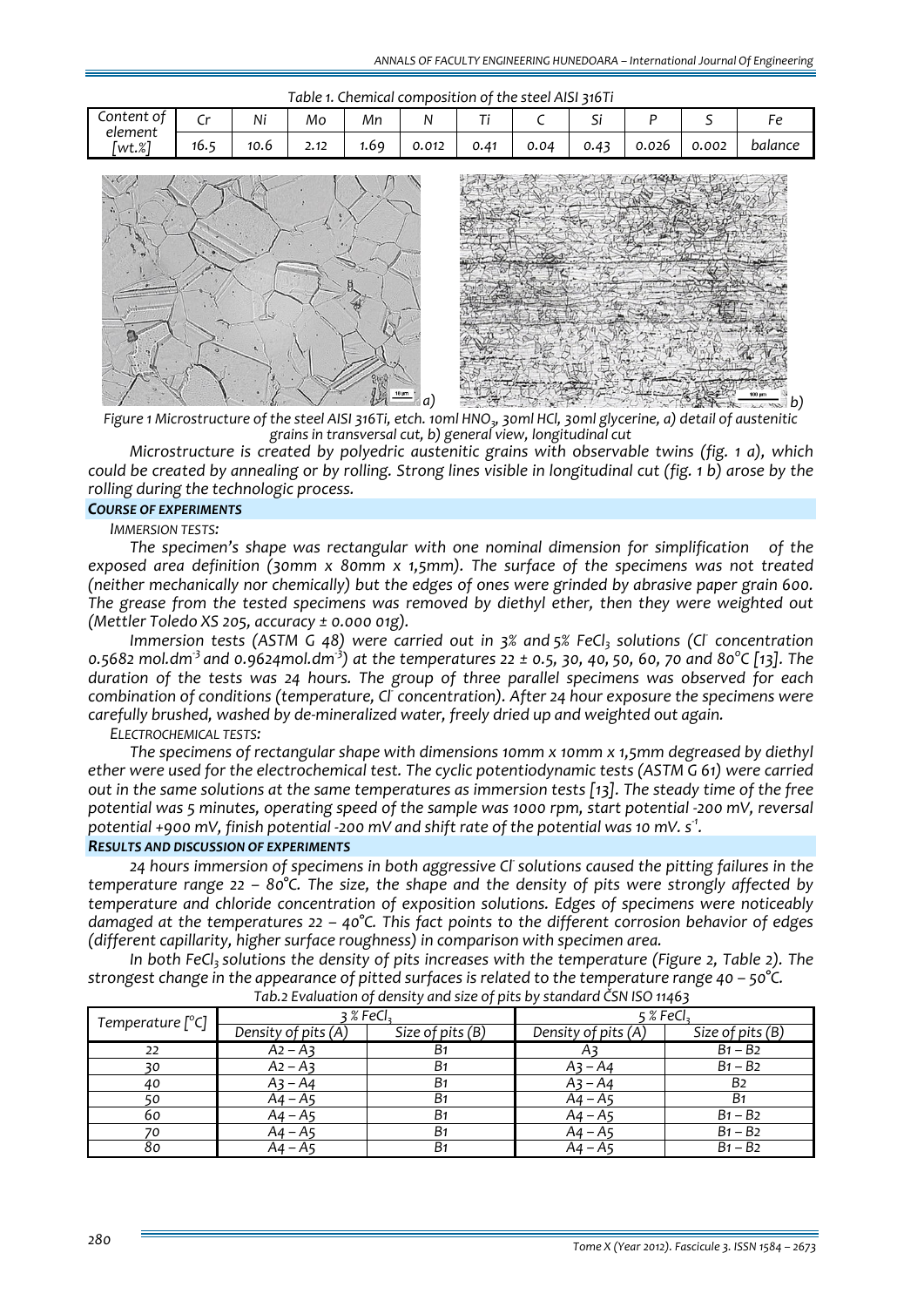

*Figure 2. Average density of pitting in dependence on the temperature*

*The changes of pit profiles are the sharpest in*  $5%$  *FeCl<sub>3</sub>**solution* (Figure 3). The pits become *narrower and deeper with the rise of the temperature.* 

*The top view indicates decreasing of the size of pits with temperature in both Cl‐ solutions. The largest pits arose at 30 ºC (Figure 4).*

*Average corrosion rates (g.m‐<sup>2</sup> .h‐1 ) calculated from mass losses during the immersion tests in dependence on the temperature are shown in Figure 5. The course of corrosion rates can not be generally considered to be the essential factor of evaluation of pitting corrosion. However, it helps to make conception about probable changes in controlling processes of the pitting corrosion kinetics.* In  $3\%$  FeCl<sub>3</sub> solution the highest average *corrosion rate was reached at 30 °C (Figure 5a). This result was confirmed by additional immersion tests*



*Figure* 3. Changes of pit profiles in 5% FeCl<sub>3</sub> in *dependence of temperature a) 30°C, b) 50°C , c) 80°C (optical metallographic microscope)*



Fig.4 Size and shape of pits after 24-hours immersion test, observed microscopically: a) 30 °C, b) 50 °C, c) 80 °C *in*  $3$  % *FeCl<sub>3</sub>*; *d*)  $30$  °C, *e*)  $50$  °C, *f*)  $80$  °C *in*  $5$  % *FeCl*<sub>3</sub>

*The highest corrosion rates were globally marked in 5% FeCl3. The rapid rise of corrosion rates in* temperature ranges 22 – 30 °C and 40 – 50 °C was also confirmed in additional immersion tests at 25, 35, 45 and 55 °C (Figure, 5c). Clear jumps of corrosion rates may point to the change in controlling process of the pitting corrosion kinetics. In order to find an indicator of this change it is recommended [14, 15] to *use Arrhenius equation in logarithmic form*

$$
\log v_{corr} = A' - \frac{k}{T} \tag{1}
$$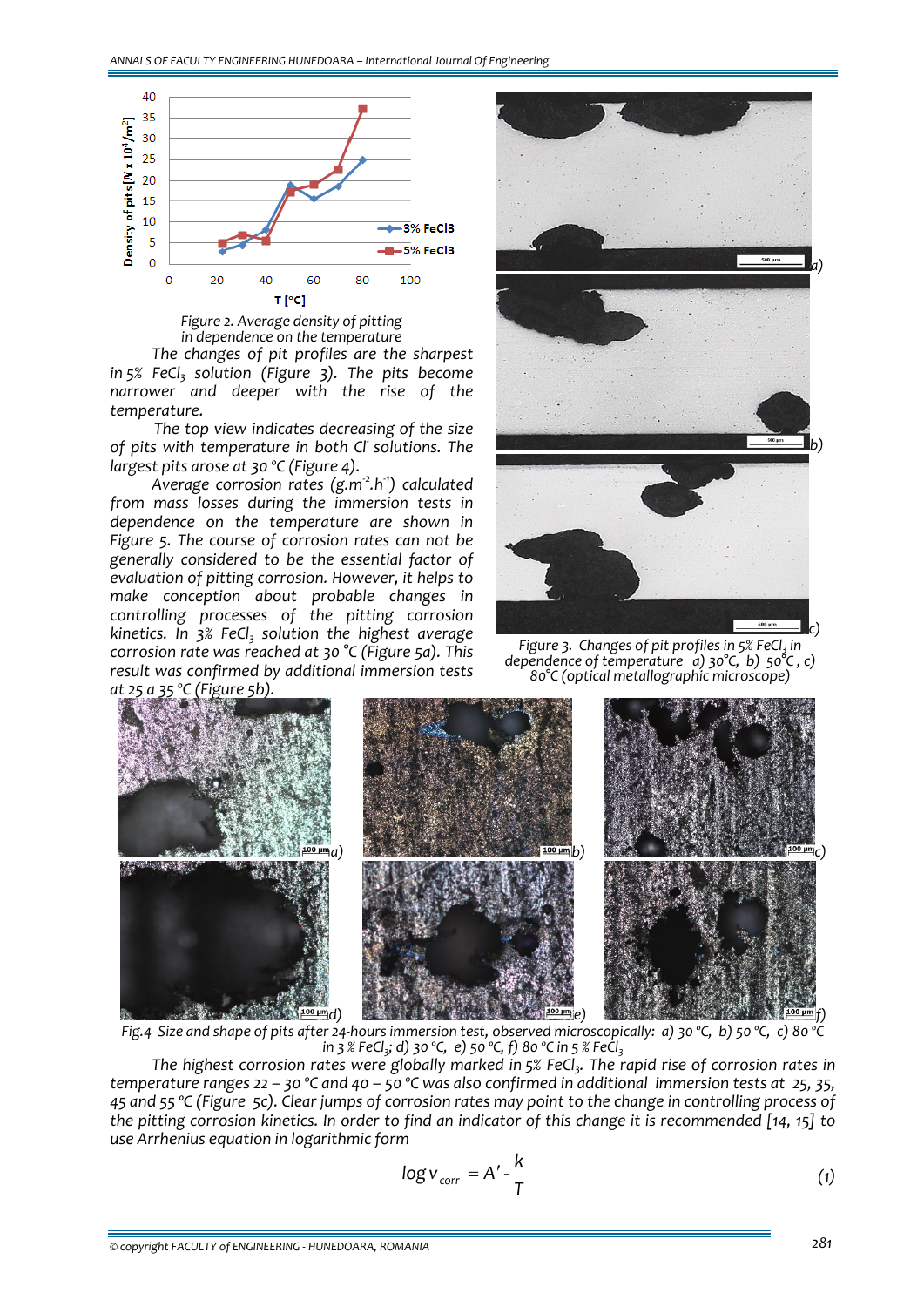*where:*  $v_{corr}$  – *corrosion rate,*  $A^2$ *<sup>-</sup> <i>constant*,  $T$  – *absolute temperature, k – slope of a straight line. According to authors [14, 15] it is possible to determine the type of controlling process by the value of k. If k is about 0.9 it means diffusion controlling of corrosion process, k of combined controlled processes is usually about 3.2. The highest value of k (cca 6.9) is typical for chemically controlled processes. In regard to non‐linear dependence of corrosion rates on temperature (Figure 5) in range 22 – 80°C, k values were determined only for linear parts of curves with strong increase of corrosion rates (Table 3).*

| Temperature |                      |                        |  |  |
|-------------|----------------------|------------------------|--|--|
| range [°C]  | 3% FeCl <sub>3</sub> | $5%$ FeCl <sub>3</sub> |  |  |
| $22 - 25$   | 2.26                 | 0.89                   |  |  |
| $25 - 30$   | 2.45                 | 1.32                   |  |  |
| $40 - 45$   |                      | 0.80                   |  |  |
| $45 - 50$   |                      | 2.39                   |  |  |
| $60 - 70$   | 0.94                 |                        |  |  |
| 70 - 80     |                      | 0.40                   |  |  |

*Tab. 3. Values of slope k calculated from (1)*

*Values of slope k point to possible conversions between combined and diffusion controlling of pitting corrosion process in mentioned conditions. conversion from diffusion to combined controlling is observed in temperature range 40 – 50 °C in 5 % FeCl3 solution (Table 3).* 

*The pitting potential Ep is the main electrochemical characteristic of the pitting corrosion resistance obtained from cyclic potentiodynamic curves (ASTM G 61). It can be located as the potential of the strong rising of current density on the curve of direct measurement. This potential is not equilibrium but rather it describes the state of the pitting corrosion. The shift of Ep to more positive values on the polarization curve means the rise of stability to pitting [3, 5, 11].* 





*Because of lucidity, Figures 8 and 9 do not show the cyclic potentiodynamic curves for all temperatures but only for the lowest and the highest temperature. Other curves would be situated in* the space between the lowest and the highest curve. Because of the shape of the curves,  $E_p$  could be located only for the specimens at 22°C (5  $\tilde{z}$  FeCl<sub>3</sub>) and at 22, 30, 40°C (3 % FeCl<sub>3</sub>). E<sub>p</sub> values decrease with *temperature and with the concentration of chlorides (Figure 10).*







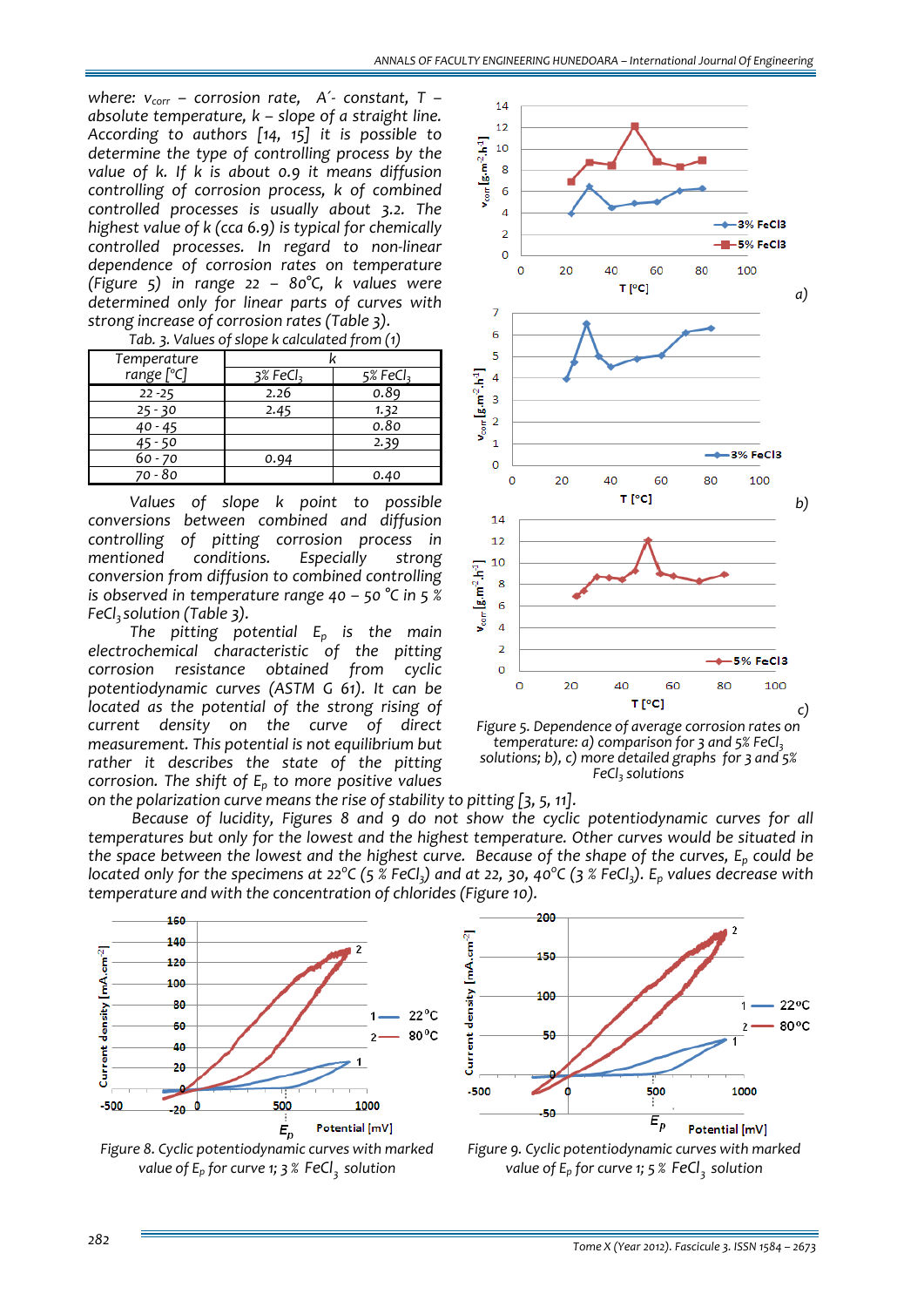*At higher temperatures a surface passive film was probably broken at the start potential. It became evident by increase of current density immediately after overreaching of its zero value. Therefore in these cases it was not possible to determine the pitting potential Ep and the pitting corrosion resistance was considered from the shape of cyclic potentiodynamic curves (Figure 8, 9; curves for 80° C). According to the sharpness of the curve of direct measurement after overreaching of the zero current density value the thermodynamic stability decreases with the rise of temperature in*





*Figure 10.* Dependence of pitting potential  $E_p$  on *temperature*

*Figure 11. Dependence of approximate current density at the potential of reverse ir on the temperature*

*Figure 11 illustrates dependence of approximate current density at the potential of reverse (ir) on the temperature. The influence of experimental conditions on reached ir values is evident. However it is* supposed that all data used for formation of curves have the same error and therefore it is possible to *compare and to follow changes in the pitting corrosion kinetics.*

The sharpest increase of i<sub>r</sub> observed in temperature range 40 – 50 °C in 5 % FeCl<sub>3</sub> solution points to *changes of corrosion kinetics. It corresponds to mentioned change of appearance of pitted surfaces, to the strong increase of corrosion rates calculated from mass loses and also to the possibility of conversion of the controlling process of corrosion kinetics.*

## *CONCLUSIONS*

 *Corrosion resistance of AISI 316Ti is strongly affected by temperature changes in the range 22 – 80°C. Intensity of corrosion attack increases with the rise of Cl‐ concentration.* 

 *Gentle changes of temperature and Cl‐ concentration cause strong differences in character of local failure. The appearance of pitted surfaces changes with the rise of the temperature (a density of pitting increases, a size of pits decreases). The strongest change in appearance is observed between 40 and 50 ºC.* 

 *The changes of pit profiles are the sharpest in 5 % FeCl3 solution. The pits become narrower and deeper with the rise of the temperature.*

 *The course of average corrosion rates points to the sharp changes in kinetics of pitting corrosion process in dependence of temperature in both solutions. Conversion from diffusion to combined controlling is supposed in temperature range*  $40 - 50^{\circ}$ C *in*  $5$  *% FeCl<sub>3</sub> solution.* 

 *According to the shape of cyclic potentiodynamic curves the thermodynamic stability of tested material decreases with the temperature in both FeCl3 solutions. Decrease of the thermodynamic* stability in 3 % FeCl<sub>3</sub> solution in range 22 – 40 °C is also shown by decrease of the values of the pitting *potential Ep.*

The strong increase of current density at the potential of reverse (i<sub>r</sub>) in range 40 - 50 °C (5 % FeCl<sub>3</sub>) *solution points to changes of corrosion kinetics and also corresponds to change of appearance of pitted surfaces, to the strong increase of corrosion rates and to the possibility of conversion of the controlling process of the corrosion kinetics.*

 *The electrochemical characteristics obtained by cyclic potentiodynamic test are not sufficient for independent objective examination of susceptibility to pitting in dependence on temperature. It is appropriate to combine them with exposition tests with different corrosion mechanism.*

#### *ACKNOWLEDGEMENTS*

This research was supported partially by the VEGA grants No. 1/0066/11, No. 1/0100/11, and No. 1/0797/12. Author *gratefully acknowledges this support.*

# *REFERENCES*

- *[1.] Szklarska – Smialowska, Z.: Pitting and crevice corrosion, Houston, Texas, NACE International, 2005.*
- [2.] T. Liptáková: Bodová korózia nehrdzavejúcich ocelí (Pitting corrosion of stainless steels), Žilina, EDIS -*Žilinská univerzita, 2009.*
- *[3.] Semino, C.J., Pedeferri, P., Burstain, G.T., Hoar, T.P.: Corros. Sci. 19, pp. 1069– 078, 1979.*